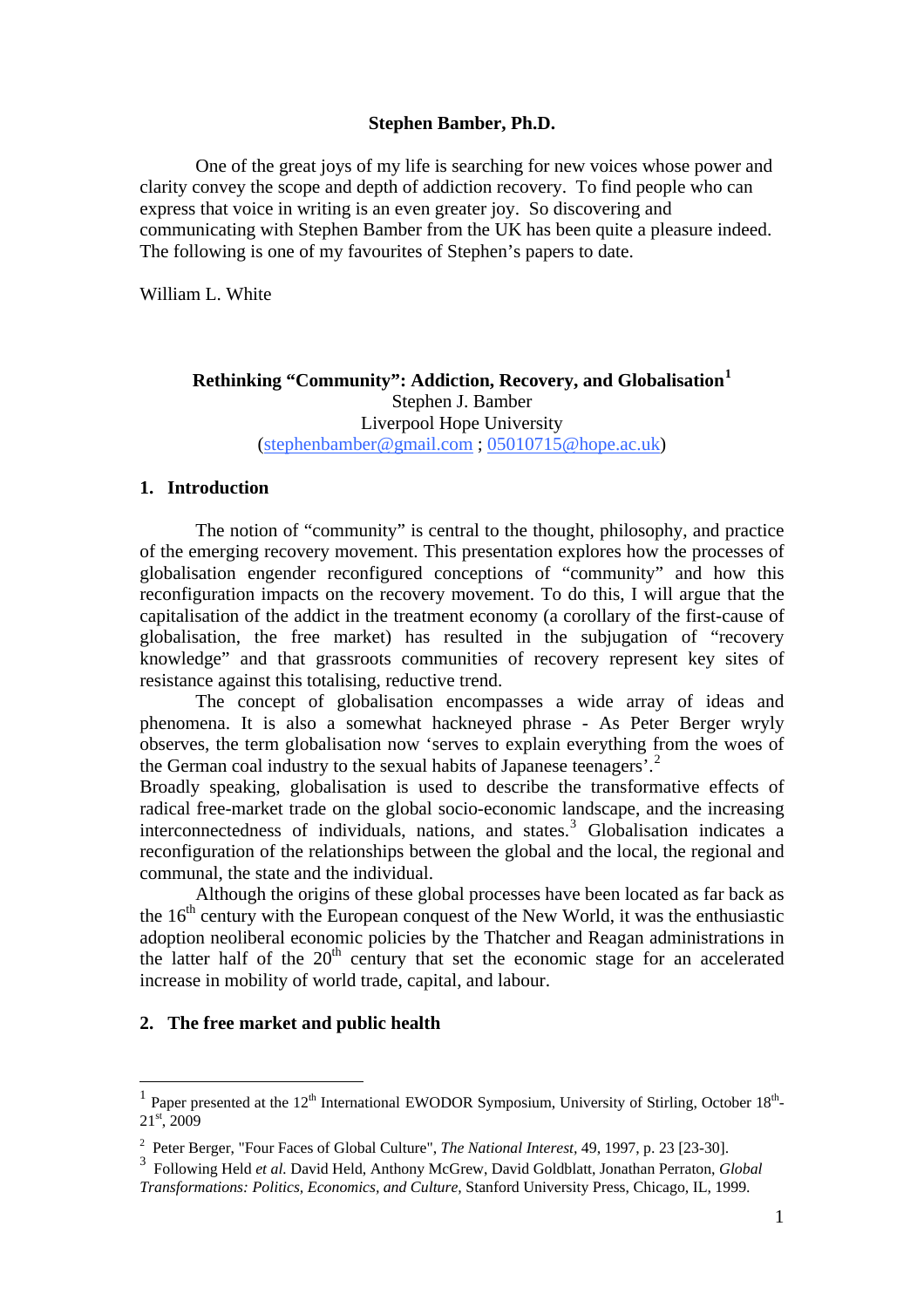The economic dream of globalization is a singular global space, with the competitive free-market the *in absentia* sovereign. The collapse of the Soviet Union was neoliberal capitalism's *coup de grâce*. There is, as has been repeatedly pronounced, no alternative to the free-market: production and consumption are the two poles between which all our realities are now framed.

 And so, the unrestrained forces of the free market have penetrated spaces that have been traditionally immune to the direct influence of enterprise - education, security and defense, and public health. The market colonization of public health by commercial enterprises has fostered the notion of individuals being consumers, rather than participants of health services.

To take illegal substance use as a case in point: the narcotic addict in the  $21<sup>st</sup>$ century operates in one of two economies: as a consumer of substances in the illicit economies of global drugs trade, or as a conduit for economic gain in the licit bioeconomy of drug treatment. Irrespective of whether addiction is driven by irrational compulsion,<sup>[4](#page-1-0)</sup> disordered desires,<sup>[5](#page-1-1)</sup> excessive appetites,<sup>[6](#page-1-2)</sup> or rational economic choice,<sup>[7](#page-1-3)</sup> the totalizing effects of the neoliberal economics has resulted in a proliferation of markets that sell the *non-*consumption of substances, the "antimarkets" of addiction. [8](#page-1-4)

 The "anti-markets" of addiction are of course the ensemble of statutory and voluntary, private and public bodies, service providers, drug-treatment agencies, pharmaceutical conglomerates, funding bodies, and policy makers that seek to "deal with", in their various ways, the "problem" of addiction. In increasingly deregulated, privatised free-markets, each of these bodies has an interest in nurturing and maintaining the "addict" as a vehicle for the production of capital, just as the narcotic producers have an interest in sustaining the addict as consumer. It is a classic case of co-dependency. What we have failed to recognise is that contrary to all expectations the dysfunction in the co-dependency between service and addict is weighted towards the institutional side of the relationship. As McKnight suggests in his critique of systems level approaches to social ills, the common enemy is not poverty, disease, or sickness... 'The enemy is a set of interests that need dependency masked by service'.<sup>[9](#page-1-5)</sup>

 This set of interests, the anti-markets of addiction capitalise the most marginalised and dislocated members of society. As Claude Kamoouh enigmatically states; 'In their squalor, the poor remain a source of potential profit in the globalizing sphere of consumption'.<sup>[10](#page-1-6)</sup> As gold is sieved from rivers of human suffering by the

 $\overline{a}$ 

<span id="page-1-0"></span><sup>&</sup>lt;sup>4</sup> See for example Gerda Reith, "Consumption and its discontents: addiction, identity and the problems of freedom", *The British Journal of Sociology,* 2, 2004, pp. 283-300; Marianna Valverde, *Diseases of the Will: Alcohol and the Dilemmas of Freedom,* Cambridge University Press, Cambridge, 1998.

<span id="page-1-1"></span><sup>5</sup> See for example Pat O'Malley and Mariana Valverde, "Pleasure, Freedom, and Drugs: The Uses of 'Pleasure' in Liberal Governance of Drug and Alcohol Consumption", *Sociology,* **38:**1, 2004, pp. 25-42; Helen Keane, "Disorders of Desire: Addiction and Problems of Intimacy", *Journal of Medical Humanities,* **25:**3, 2004, pp. 189-204.

<span id="page-1-2"></span><sup>6</sup> Jim Orford, "Addiction as excessive appetite", *Addiction,* **96:**1, 2001, pp. 15-31.

<span id="page-1-3"></span><sup>7</sup> Gary S. Becker and Kevin M. Murphy, "A Theory of Rational Addiction", *The Journal of Political Economy*, **96:**4, 1988, pp. 675-701.

<span id="page-1-4"></span>Gordon C. Winston, "Addiction and Backsliding: A Theory of Compulsive Consumption", *Journal of Economic Behavior and Organization,* 1, 1980, p. 299 [294-325].

<span id="page-1-5"></span><sup>9</sup> John McKnight, *The Careless Society: Community and Its Counterfeits,* Basic Books, New York, 1995, p. 95.

<span id="page-1-6"></span> $10$  Claude Kamoouh, "Is the problem drug addiction or society? Amoral reflections on the postmodern", *Telos,* 108, 1996, p. 107 [105-117].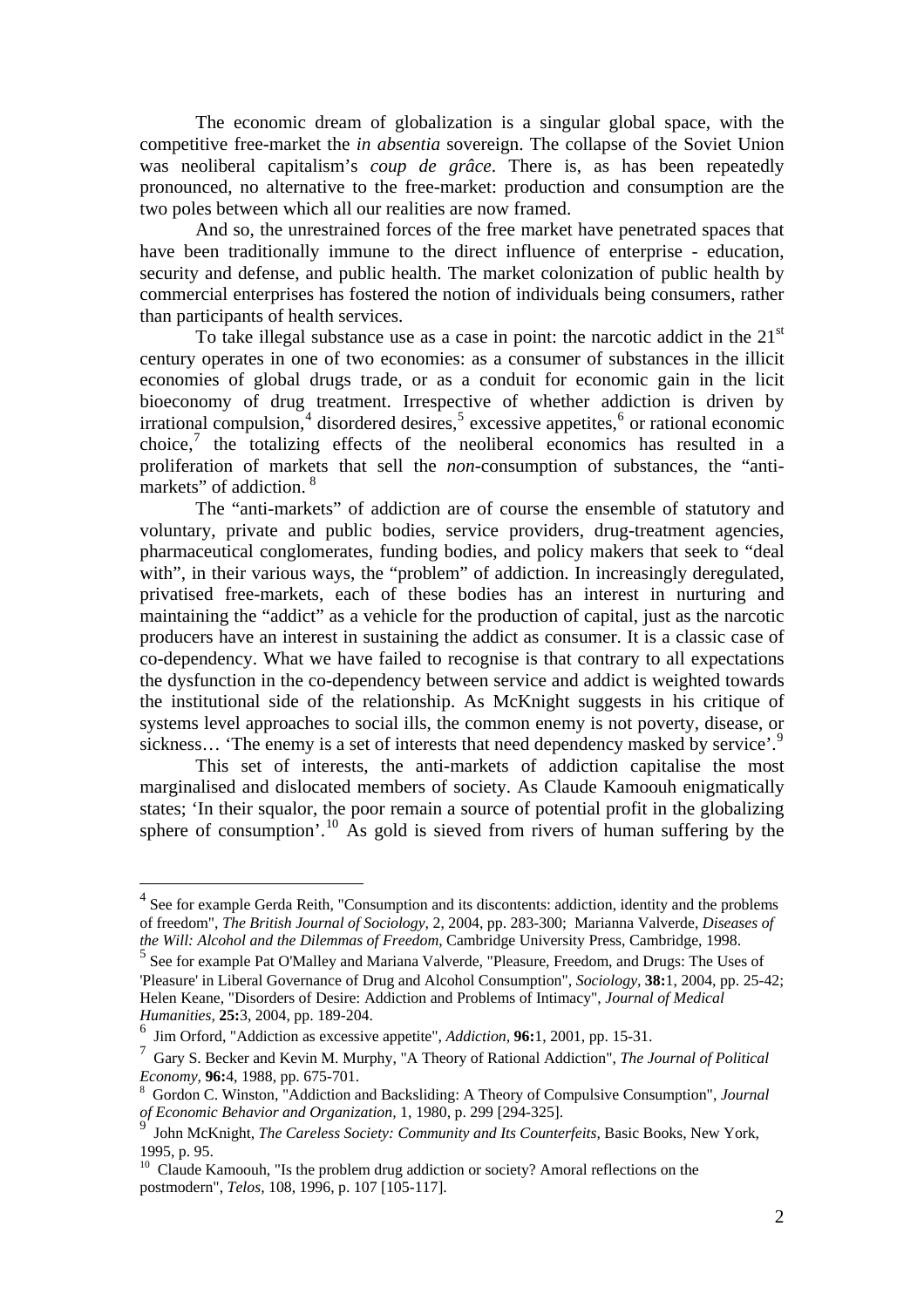anti-markets of addiction, the social environment is polluted by the toxic effluence of service affluence.

Following Winston, McKnight and others, $11$  I am suggesting here that the opening of the free-market to public health creates anti-markets of addiction which capitalise the addict, fosters system and substance dependence, and further dislocates people from tradition sources of communal support. I will now explore whether the emerging recovery paradigm offers a more wholesome alternative to this somewhat depressing state of affairs.

## **3. The bifurcation of "recovery"**

 $\overline{a}$ 

Recovery can indicate one of two things. In a governmental sense, it can refer to a nuanced and more refined normalisation of the addict-as-subject; the addict as a "disordered self" in need of regulation and control. This type of recovery discourse can be distinguished by its focus on social reintegration and citizenship, and it's interest in transferring the addict from a state of welfare to a state of economic productivity. Although harm-reductionists may bristle at the implicit moralism of such an approach, harm reduction itself as Miller has suggested– in theory and in practice - whilst claiming amorality and at first glance comprising an elegantly valueneutral ethic, is in fact implicitly moralistic – in that it promotes a prescriptive moralism based on the duty of individuals and populations to be healthy.<sup>[12](#page-2-1)</sup>

 As Keane points out 'government strategies which aim to produce a population of healthy, enterprising and productive citizens clearly require scrutiny and active forms of resistance because they subjectify individuals and limit the possibility of different forms of existence'.[13](#page-2-2) Does then, "recovery" offer a point of ethical distinction, a discontinuity in this reductive trend? The answer, I suggest, is both yes and no. If, as Rose has compelling argued, we are governed *through* our freedom – if "freedom" must actively be cultivated for neoliberal governance to function effectively, $^{14}$  $^{14}$  $^{14}$  then the type of recovery that promotes freedom through a discourse of citizenship, autonomy and social reintegration can be viewed as an inevitable development of the governmental rationality of harm reduction. Furthermore "recovery" allows for the distribution of the cost of normalisation to be diffused through expansive new "anti-markets" of recovery – education, employment, training, pathways-to-work programmes etcetera: a bold new frontier for recovery enterprise. Although the modes and techniques of subjectification through which addicts are incited to transform themselves may vary - the result is more or less the same - a redeemed specimen of *homo economicus,* not simply "free to be" but merely "free to choose" and more insidiously "free to consume". This type of "recovery", I suggest,

<span id="page-2-0"></span><sup>&</sup>lt;sup>11</sup> Winston, 1980; McKnight, 1995; Bruce K. Alexander, "The Roots of Addiction in Free Market Society"*,* Canadian Centre for Policy Alternatives, Vancouver, BC, 2001, pp. 1-31.

<span id="page-2-1"></span><sup>12</sup> Peter G. Miller, "A critical review of the harm minimization ideology in Australia ", *Critical Public Health,* **11:**2, 2001, pp. 167-178.

<span id="page-2-2"></span><sup>13</sup> Helen Keane, "Critiques of harm reduction and the promise of human rights", *International Journal of Drug Policy,* 14, 2003, pp. 231-232.<br><sup>14</sup> Y.

<span id="page-2-3"></span><sup>14</sup> Nikolas Rose and Peter Miller, "Political Power beyond the State: Problematics of Government", *The British Journal of Sociology,* **43:**2, 1992, pp. 173-205; Nikolas Rose, "Government, authority and expertise in advanced liberalism", *Economy and Society,* **22:**3, 1993, pp. 283-298. See also Nikolas Rose, "The Death of the Social? Re-figuring the Territory of Government", *Economy and Society,*  **25:**3, 1996, pp. 327-356; Nikolas Rose, Pat O'Malley, *et al.*, "Governmentality", *Annual Review of Law and Social Science,* 2**,** 2006, pp. 83-104.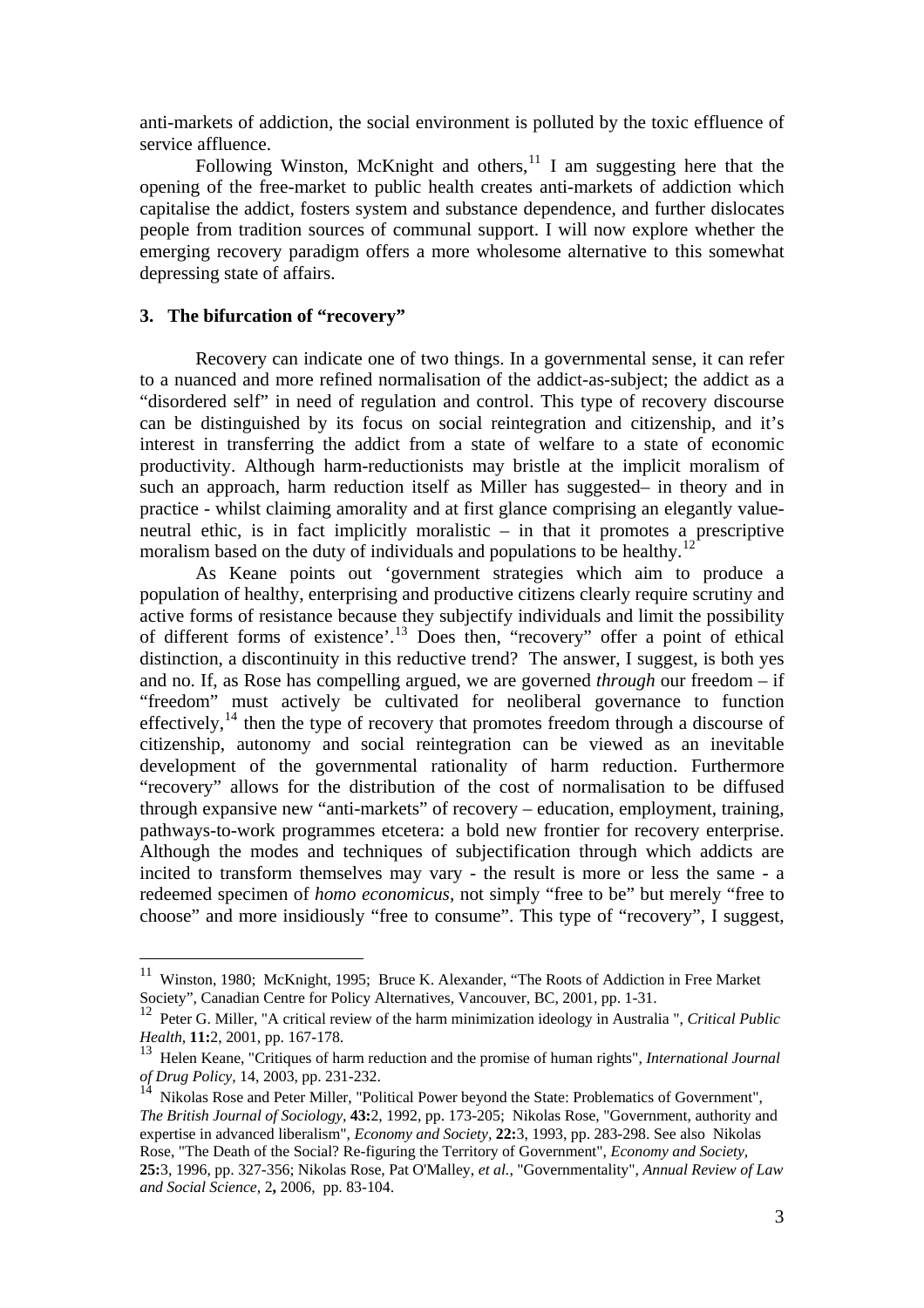is simply an extension of the logic of harm reduction but is aligned much more closely with the values and demands of neoliberalism. What differs is not the *mode* of this economic rationality, but the greater depth and extent with which it penetrates the being of addicts, shapes who they are, produces their identities, and normalises their selves.

 There is, however, another type of recovery. The unknown psalmist writing his penitential lament in early Judaic times new well this as he pleaded: "Out of the depths I cry to you, oh Lord/ Lord, hear my prayer/ Let your ears be attentive to the sound of my pleading".<sup>[15](#page-3-0)</sup> This primal scream of existential despair written over 3,000 years ago in Jerusalem or Babylon will ring true to anyone whose lives have been blighted by addiction and can be heard, in one form or another, in the countless testimonials, life-stories, and confessional narratives of those in recovery. It is the expression of the intense subjectivity of the addict-self, and the space where these voices are invariably expressed is community – be they secular, spiritual, or religious - and they sing out in laments as emotive as those of the exiled Jews, for they too had lost the one thing that systems cannot produce. A system cannot produce a community.

#### **4. Communities of recovery: a grassroots response to unmet needs**

 "Community" as a key element in the new recovery discourse can be deployed in a number of different contexts. In its broadest sense, it can refer to "community" as a source of healing,[16](#page-3-1) a repository of underexploited resources and knowledge, a certain type of cultural ecology that fosters and supports the recovery process and the fabric in which psychosocial integration and identity reconstruction occurs.

In it's narrowest sense, it refers to discrete "recovery communities" bounded by space, common interest, or identity. As Peter Cohen suggests, $17$  the presence of similarity implies difference – the very ideas that act as symbolic referents for a shared identity of one community act as unseen boundaries that demarcate one community from another. Different recovery communities have different modes of being, different recovery epistemologies, different ways of knowing and being in the world. In contrast to the reductive economic algebra of addiction's anti-markets recovery communities allow for a comprehensive and polychromatic expression of human potential.

 It is the glorious diversity of these recovery communities, combined with notion that community itself – as a value and localized space - is an underexploited source of knowledge that differentiates the emerging recovery movements and gives it its counter-cultural potency. But community in a globalizing world has been disrupted, and before I conclude, I will explore what impact these reconfigurations of community may have on the recovery movement.

### **5. Digital places**

 $\overline{a}$ 

Community, Bauman suggests, is the 'kind of world which is not, regrettably, available to us - but which we would dearly love to inhabit and which we hope to

<sup>15</sup> *De Profundis*, Psalm 129(130), Old Testament, version unknown.

<span id="page-3-1"></span><span id="page-3-0"></span><sup>16</sup> See William L. White, "The mobilization of community resources to support long-term addiction recovery", *Journal of Substance Abuse Treatment,* **36:**2, 2009, pp. 146-158.

<span id="page-3-2"></span><sup>17</sup> Peter Cohen, *The Symbolic Construction of Community,* Tavistock, London, 1985.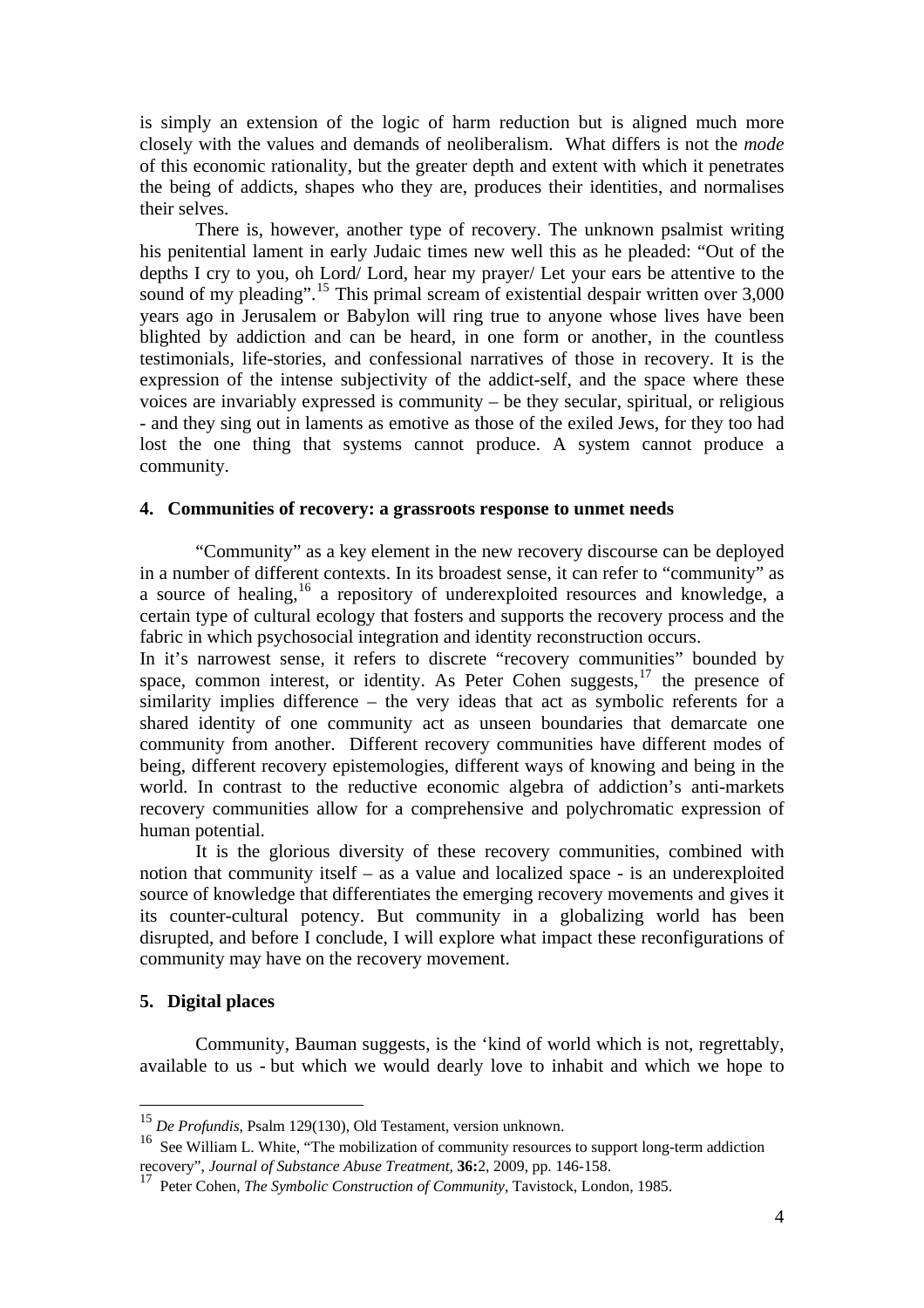repossess'.[18](#page-4-0) The ephemeral territories of our globalising world have transformed social life and we would be forgiven for thinking we have been given an opportunity to repossess the romanticised past that Bauman alludes to. Communities have been de-placed: they extend beyond fixed locations, resist being tied to a shared physical territory and exist in virtual or hyperreal space. As communities are de-placed, so do they proliferate; individuals now have the mobility and technology to participate in numerous online communities in which they can assume unique identities and engage in highly plural, choice-driven relationships that stand in notable contradistinction to the largely instrumental relationships that dominate spatially embedded communities. The exponential growth in communication technologies, a key characteristic of globalization, and the explosion of web-based social media platforms have enabled us to re-imagine community in any number of new ways.<sup>[19](#page-4-1)</sup> These are dynamic but transient networks, flickering representations in a panoptic digital consciousness.

 These new communal spaces lack critical elements of community-as-method – understood here in its most approximate sense. The raw transformative power, for example, of an encounter group, or that ineffable support yielded by a tender touch or empathic gaze simply cannot be replicated in the diaphanous dimensions of a digital space. Effective emotional communication, the lifeblood of recovery, requires the engagement of all of the senses - as anyone who has puzzled of the exact meaning of an ambiguous email or text message will attest. Furthermore, as Alexander intimates, $2^{20}$  $2^{20}$  $2^{20}$  the growing dependence on the Internet for our social lives is in itself an expression of psychosocial dislocation, and the profusion of online social networks are limpid, eviscerated simulacra of their more visceral, earthly precursors. The efficacy of community-as-method depends, in no short degree, on the *inability* to choose ones peers. The confrontation with some uncomfortable truth about oneself, or the transmission of a priceless, personal pearl of wisdom would simply not transpire were they subject to the easy censorship allowed by the click of a mouse. That being said, it is information, not communication, that is the hard-currency of the digital age, and there can be no questioning the effectiveness of the internet as an empowering source of valuable recovery information. But information is not knowledge, still less *self*-knowledge, which only arises with embodied praxis: reflective *action* in the world, reflective *being* in community. In short, online communities should be seen as incredibly valuable adjuncts to the recovery process, but not wholesale substitutions for it.

#### **6. Conclusion**

 $\overline{a}$ 

I have described how the forces of free trade and the ideals of neoliberal economics have colonized public health and produced an environment that produces profit from addiction and produces subjects who are orientated towards similarly monolithic ends. I have argued that in terms of the governance of individuals the emergent "recovery" movement can be mapped onto that continuum. I have suggested that although "community" can be expressed and supported in digital space, in terms

<span id="page-4-0"></span><sup>18</sup> Zygmunt Bauman, *Seeking Safety in an Insecure World,* Polity Press, Cambridge, 2001, p. 3. See also Zygmunt Bauman, *Modernity and Ambivalence,* Polity Press, Oxford, 1991.

<span id="page-4-1"></span><sup>&</sup>lt;sup>19</sup> Three key examples, each with a different emphasis and functionality: [www.facebook.com](http://www.facebook.com/) -"Facebook helps you connect and share with the people in your life"; [www.twitter.com](http://www.twitter.com/) - "Share and discover what's happening right now, anywhere in the world"; <http://secondlife.com/> - "Second Life in an online, 3D virtual world imagined and created by its Residents". Retrieved 14.10.09, 07.34.

<span id="page-4-2"></span><sup>20</sup> Bruce K. Alexander, "The Globalisation of Addiction", *Addiction Research,* **8:**6, 2000, pp. 501-526.